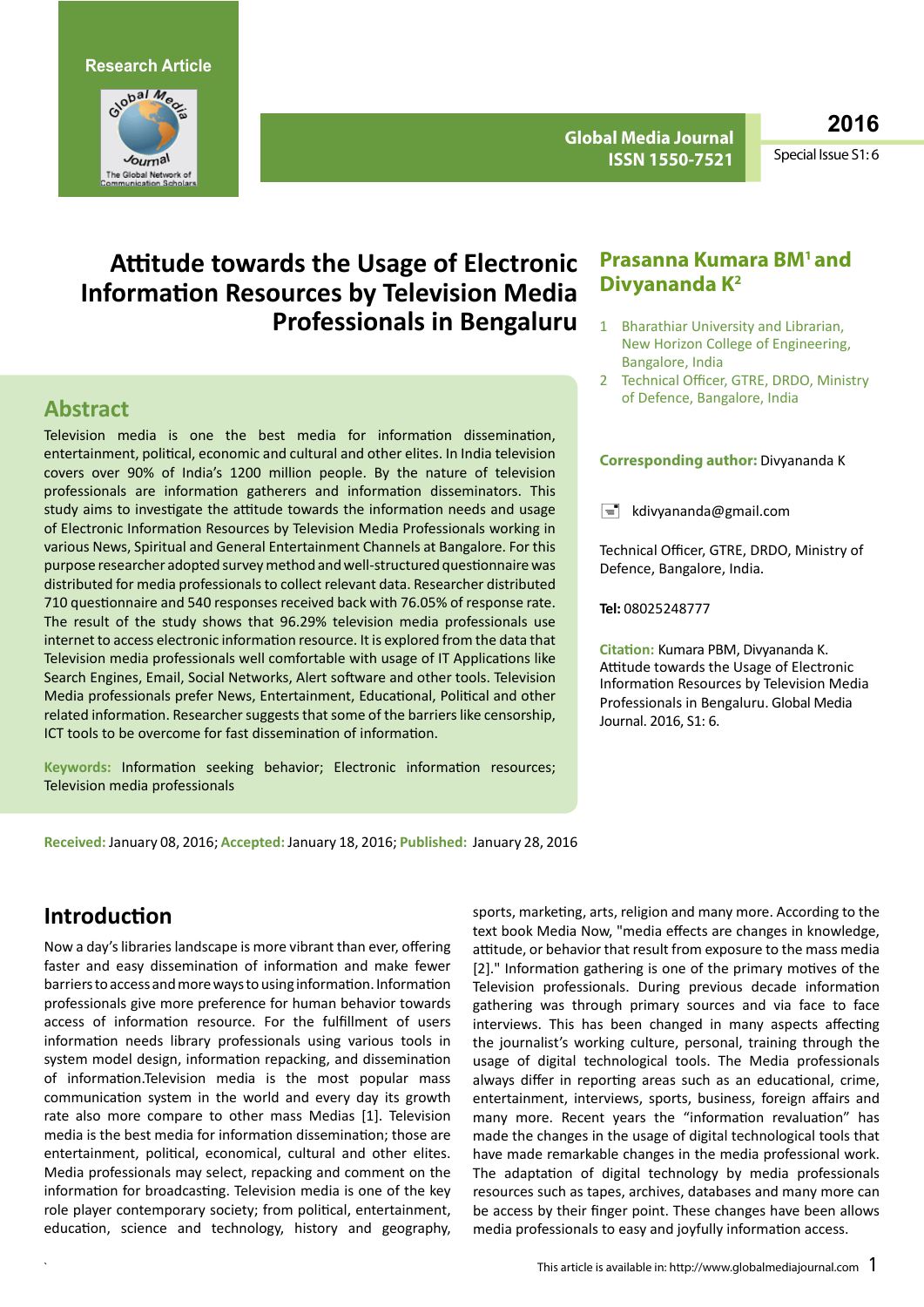### **Television media's in Bengaluru**

Bengaluru as a capital city of Karnataka is one among the biggest and a metropolitan city in India. It is unique in the sense that all citizens originally belonging to any India province or city, whether urban or rural, live in Bengaluru [3]. As such, it is also called IT Hub, Garden City, and Silicon City of India. Its social, cultural, economical and educational background is quite different from other cities in the country. Being the hub of business and industry, job opportunities are far better here compared to other places in India. In many television channels and professionals are there in the Bengaluru. Bengaluru got its first look at television when Doordarshan established a relay centre here and started relaying programs from 1 November 1981. A production center was established in the Doordarshan's Bengaluru office in 1983, thereby allowing the introduction of a news program in Kannada on 19 November 1983. Doordarshan also launched a Kannada satellite channel on 15 August 1991 which is now named DD Chandana [4]. The advent of private satellite channels in Bengaluru started in September 1991 when Star TV started to broadcast its channels [5]. Though the number of satellite TV channels available for viewing in Bengaluru has grown over the years, the cable operators play a major role in the availability of these channels, which has led to occasional conflicts. Direct To Home (DTH) services are also available in Bengaluru now. Doordarshan is the broadcaster of the Government of India and its channel DD Chandana is dedicated to Kannada. In private sector Udaya TV is the first Kannada channel broadcaster [6]. As on today flowing television medias have broadcast from Bengaluru (**Table 1)**.

# **Review of Literature**

Rosamma Joseph has taken a study on "How Indian Journalists Use Libraries". This survey aims to obtain information of journalists about the information needs and the patterns of use of information by libraries. For this purpose author surveyed working on the eight Kerala newspapers journalists in Kerala, India. This study finds that there were significant differences in the patterns of use of the library by senior editorial staff and staff in other categories. David Nicholas carried out a study on "The impact of the Internet on information seeking in the Media 1." In this study open ended interviews, questionnaires and observation have been adopted for collection of data and 300 journalists and media librarians were surveyed. The researcher was found that amongst traditional journalists Internet use was light [7]. Barriers like Poor access, Proper ICT tools to access Internet leads reasons for non-familiarity with the internet use. Researcher suggested that Media Librarians should avoid such barriers to ease of access to information for journalist. Bruce Garrison examines in the study "Journalists' Perceptions Of Online Information-Gathering Problems". This study reports the leading problems identified by journalists using the World Wide Web for newsgathering. Data from national surveys conducted in 1994 to 1998 reported and listed the perceptions of flaws in the Web as a newsgathering source [8]. The study found a growing need for ongoing newsroom training and development of online research skills among reporters and their editors.

Mark Deuze made a research on "Online journalists in the

Netherlands: Towards a profile of a new profession." The result of the survey indicates basic, occupational and professional characteristics of online journalists working for broadcast and print media as well as online-only media. It focuses, in particular, on the question of whether it is too early to be able to determine the specifics of the new professional model of online journalism. One of the main conclusions from this study is that distinct media logic for online journalists is emerging, the main characteristic of which seems to be empowering audiences as active participants in the daily news [9]. Levi Obijiofor conducted a survey on "Students' Perceptions and Use of the Internet as A News Channel". This study was used the survey method for collecting data, total of 98 questionnaire distributed to second and third year journalism students, who studied the undergraduate course at the University of Queensland, Australia. The result from the study show that second and third year journalism students are heavily use internet and also internet is most popular source of news for them also students are highly selective of the news media that gratifies their news needs [10].

# **Need and Purpose of the Study**

Television media is one of the largest mass communication systems in the world. In India broadcasting, is the sole preserve of the government, provides television coverage to over 90% of India's 1200 million people. By the nature television professionals are information gatherers; do television professionals 'information needs match their information gathering behaviors? Is there a gap that is evidenced by emerging technologies? This study focused on finding patterns of habit, use, and perceptions of information needs and usage behavior within their respective contexts [11]. Television Media Professionals in this study refer to the staff members of the television channels. They produce news, current affairs and research oriented programmes on different topics such as health, economics, crime, politics, foreign affairs, entertainment, education, children, religion, sports, religious and social issues. There have been no studies made on the information usage or gathering behavior of television media professionals in Bengaluru [5]. This study is the first attempt to find patterns of information usage behavior, use, and perceptions of needs of television media professionals in Bengaluru. Results of this study will be helpful for librarians and information specialists, who are working in media libraries for the planning and designing of library services.

# **Objective of the Study**

Specifically speaking this study has been carried out to achieve the following objectives.

- 1. To examine the attitude of television media professionals in usage of electronic information sources.
- 2. To determine the various types of electronic information sources in used by the television media professionals in Bengaluru.
- 3. To explore the electronic information needs of the television media professionals in Bengaluru.
- 4. To examine what criteria are using for access of electronic information sources.
- 5. To find out difficulties and barriers faced by television media professionals while accessing the electronic information.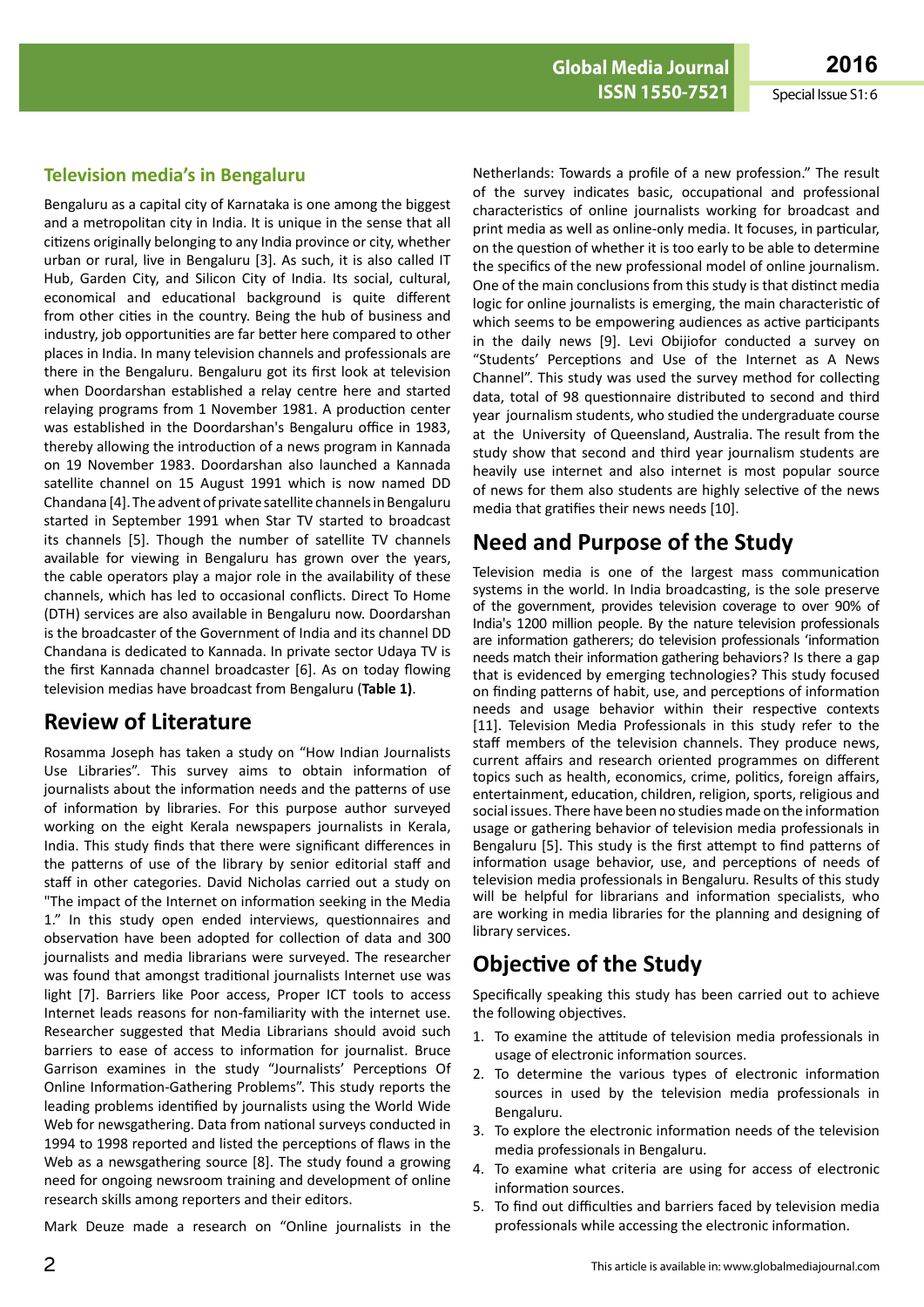|                  | <b>Table 1</b> List of television challities in Bangalore. |                                      |                              |                         |  |  |
|------------------|------------------------------------------------------------|--------------------------------------|------------------------------|-------------------------|--|--|
| SI <sub>No</sub> | <b>Channel Name</b>                                        | <b>Name of the Company</b>           | <b>Category</b>              | <b>Established Date</b> |  |  |
| 1.               | <b>DD Chandana</b>                                         | Doordharshan                         | <b>General Entertainment</b> | 15/08/1991              |  |  |
| 2.               | Udaya TV                                                   | <b>Sun TV Network</b>                | <b>General Entertainment</b> | 01/06/1994              |  |  |
| 3.               | Colors Kannada                                             | Viacom 18 and ETV Network            | <b>General Entertainment</b> | 10/12/2000              |  |  |
| 4.               | Zee Kannada                                                | <b>Zee Network</b>                   | <b>General Entertainment</b> | 03/04/2006              |  |  |
| 5.               | Suvarna TV                                                 | <b>STAR TV and Asianet</b>           | <b>General Entertainment</b> | 08/12/2006              |  |  |
| 6.               | Suvarna Plu                                                | <b>STAR TV and Asianet</b>           | <b>General Entertainment</b> | 14/07/2013              |  |  |
| 7.               | Kasthuri TV                                                | Kasthuri Medias Pvt. Ltd.            | <b>General Entertainment</b> | 26/09/2007              |  |  |
| 8.               | <b>Udaya News</b>                                          | Sun TV Network                       | <b>News</b>                  | 06/09/2006              |  |  |
| 9.               | <b>TV9 Kannada</b>                                         | ABCL Broadcasting Pvt. Ltd.          | <b>News</b>                  | 16/06/2006              |  |  |
| 10.              | News 9                                                     | ABCL Broadcasting Pvt. Ltd.          | <b>News</b>                  | 30/11/2007              |  |  |
| 11.              | Suvarna News 24x7                                          | <b>Asianet News Network</b>          | <b>News</b>                  | 31/03/2008              |  |  |
| 12.              | Raj News Kannada                                           | Raj Television Network               | <b>News</b>                  | 14/01/2009              |  |  |
| 13.              | Samaya 24x7                                                | Ravipati Broadcasters Pvt. Ltd       | <b>News</b>                  | 20/06/2010              |  |  |
| 14.              | Janasri News                                               | Yash Broadcasting Ind. Pvt. Ltd.     | <b>News</b>                  | 23/06/2010              |  |  |
| 15.              | Kasthuri Newz 24                                           | Kasthuri Medias Pvt. Ltd.            | <b>News</b>                  | 21/11/2011              |  |  |
| 16.              | <b>Public TV</b>                                           | Writemen Media Pyt Ltd.              | <b>News</b>                  | 26/01/2012              |  |  |
| 17.              | <b>ETV News Kannada</b>                                    | Panorama TV Pvt. Ltd.                | <b>News</b>                  | 19/03/2014              |  |  |
| 18.              | <b>BTV News</b>                                            |                                      | <b>News</b>                  | 11/7/2014               |  |  |
| 19.              | Prajaa TV Karnataka                                        | <b>Prabhatam Advertising Pvt Ltd</b> | <b>News</b>                  | 14/08/2015              |  |  |
| 20.              | <b>Udaya Music</b>                                         | Sun TV Network                       | <b>Music</b>                 | 10/4/2001               |  |  |
| 21.              | Raj Musix Kannada                                          | Raj Television Network               | <b>Music</b>                 | 14/02/2015              |  |  |
| 22.              | Polimer Kannada                                            | <b>Polimer Media Pvt Ltd</b>         | <b>Music</b>                 | 09/11/2012              |  |  |
| 23.              | <b>Public Music</b>                                        | Writemen Media Pyt Ltd.              | <b>Music</b>                 | 10/07/2014              |  |  |
| 24.              | <b>Udaya Comedy</b>                                        | <b>Sun TV Network</b>                | Comedy                       | 26/03/2001              |  |  |
| 25.              | <b>Udaya Movies</b>                                        | <b>Sun TV Network</b>                | <b>Movies</b>                | 06/09/2006              |  |  |
| 26.              | Chintu TV                                                  | <b>Sun TV Network</b>                | <b>Kids</b>                  | 06/03/2001              |  |  |
| 27.              | SriSankara                                                 | Kamadhenu telefilms Pvt. Ltd.        | Spiritual                    | 31/07/2008              |  |  |

#### **Table 1** List of television channels in Bangalore.

## **Research Design**

From the above discussion about the importance and significance of the electronic information, the investigator undergoes the preliminary survey on attitude towards electronic information resources usage of electronic information resources by television media professionals. So, it was the matter of investigation to know the attitude of television media professionals using the electronic information. For this study investigator considered media professionals from various television channels in Bengaluru, the study aims to explore attitude towards usage of electronic information resource by television media professionals. The survey method has been adopted for the study and well structured questionnaire was distributed for collection of data.

## **Analysis and Interpretation of Data**

The researcher used a descriptive survey method and well structured questionnaire as a data collection instrument. Researcher was distributed 710 questioners to media professionals and 540 questionnaires were returned duly filled with 76.06% of Response Rate. The data collected were tabulated and analyzed in the following table. Statistical techniques of percentage of respondents have been mainly used to analyze the collective data **(Table 2)**.

The data summarized in the **Table 1** demonstrates the demographic characteristics of respondents. Data shows that 88.44% of respondents are male and only 84 (15.56%) respondents are Female from Television Medias, 188 (34.81%) of respondents come under the age group of below 20-30 years considered as young TV professionals. 171 (31.66%) of respondents come under the age group of 31-40 years, 136 (25.18%) respondents are come under the age group of 41-50 years, 37 (6.85%) respondents come under the age group of 51-60 years and 8 (1.48%) respondents are TV Media Professionals. Majority 226 (41.83%) media professionals completed Graduate Level of qualification, 168 (31.1%) respondents completed Post Graduate level, followed by 62 (11.48%) respondents having Diploma and 34 (6.29%) of respondents were completed Certificate course. Data reveals that very less 12 (2.22%) respondents completed M. Phil in Journalism and Mass Communication.

### **Awareness of electronic information sources**

**Figure 1** shows that among 540 respondents 520 (96.29%) Media professionals were aware about EIR and 20 (3.70%) media professionals mentioned they have not aware about EIR. The analysis reveals that EIR is main tool of television media professionals.

#### **Place of accessing electronic information resource**

**Figure 2** reveals that Office/Work Station and home is more comfortable place to access of EIR for 480 (92.30%) media professionals and 390 (75%) media professionals access from Home, followed by 70 (13.47%) and 68 (13.07%) media professionals access through library and Cyber Café respectively.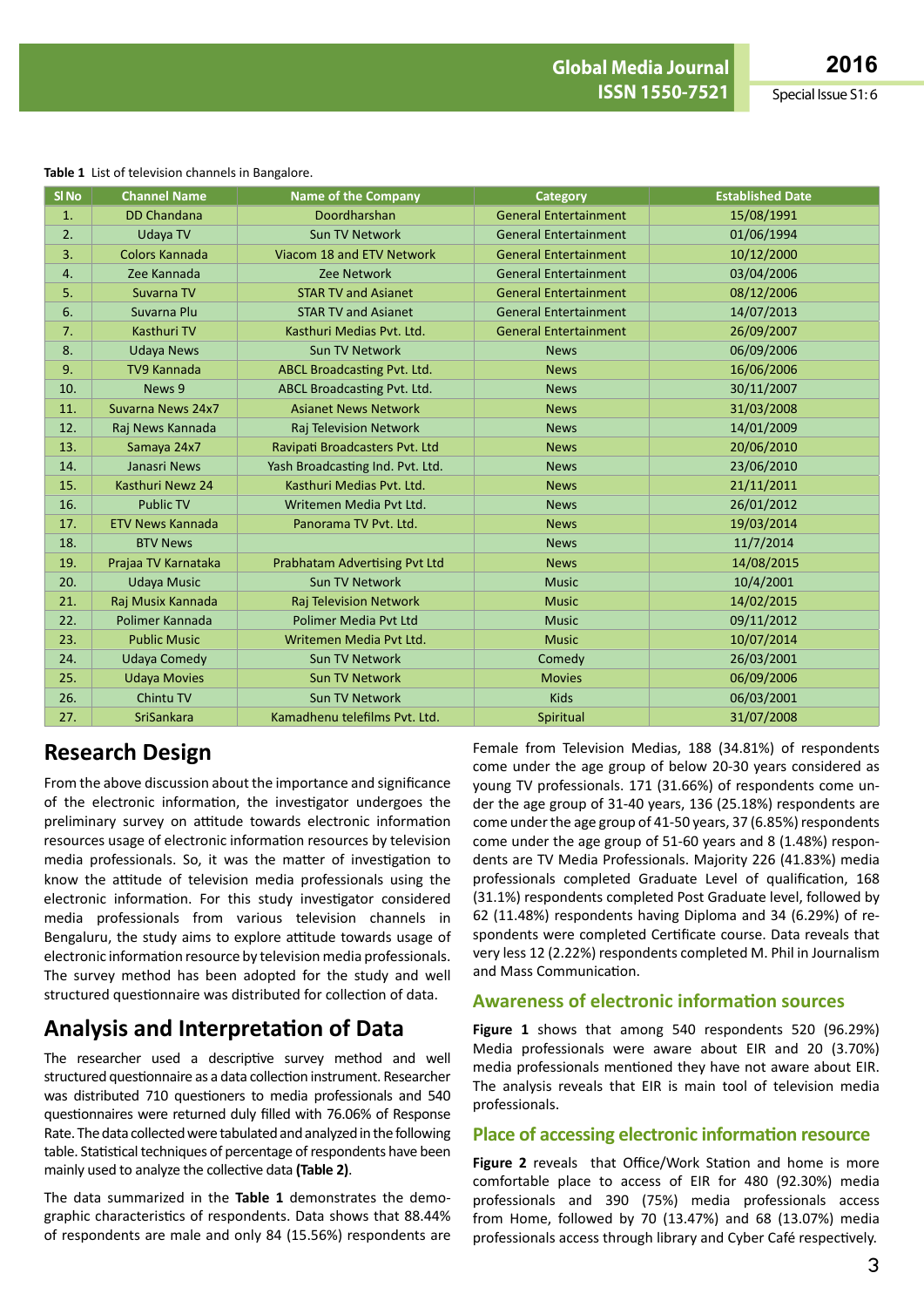|               | Demography respondents (n=540) | <b>Number</b> | Percentage   |  |  |  |
|---------------|--------------------------------|---------------|--------------|--|--|--|
|               | Male                           | 456           | 88.44        |  |  |  |
| Gender        | Female                         | 84            | 15.56        |  |  |  |
|               | $20 - 30$                      | 188           | 34.81        |  |  |  |
|               | $31 - 40$                      | 171           | 31.67        |  |  |  |
| Age           | 41-50                          | 136           | 25.19        |  |  |  |
|               | $51-60$                        | 37            | 6.85         |  |  |  |
|               | 61 and above                   | 8             | 1.48         |  |  |  |
|               | Ph.D                           | $\mathbf{0}$  | $\mathbf{0}$ |  |  |  |
|               | M.Phil                         | 12            | 2.22         |  |  |  |
|               | Post Graduate                  | 168           | 31.1         |  |  |  |
| Qualification | Graduate                       | 226           | 41.83        |  |  |  |
|               | <b>Diploma</b>                 | 62            | 11.48        |  |  |  |
|               | Certificate                    | 34            | 6.29         |  |  |  |
|               | Any Other                      | 38            | 7.03         |  |  |  |

#### **Table 2** Demographic characteristics of respondents.





### **Skill in usage of information technology applications**

The data summarized in the **Table 2**, explores that ICT usage skills by Media Professionals, data explores that majority i.e., 178 (34.23%) respondents mentioned they have "Outstanding skill" and 179 (34.42%) respondents respondent "Very Strong" while using Search Engines, followed by E-mail 168 (32.03%), Social Networks 158 (30.08%) media professionals have "outstanding skills".. Also 236 (45.38%) Media Professionals and 213 (40.96%) Media Professionals have "Very Strong skill" in using Email, Microsoft office, Audio / Video Software and Social Networks. Data shows that media professionals having "very strong skill" while using the IT applications i.e., 179 (34.42%) respondents have "Very Strong Skill" in using Search Engines, 218 (41.92%) respondents in file transfer protocol, 188 (36.15%) respondents in web browsers have "Very Strong Skill". While using Language Tools 196 (37.7%), Alerts Software 183 (35.2%), Blogs 169 (32.5%), RSS Feeds 141 (27.12%), FTP 126 (24.23%) and Audio / Video Software 121 (23.27%) media professional have "competent skills". It is also observed from the table that alerts software, blogs, language tools, RSS feeds, anti-virus software, and operating systems, graphic and other ICT applications media professional have fewer amounts of ICT usage skills. Examining the data further showed that media journalists were have the good skill in using IT applications for the journalistic task (Table 3).

### **Needs of specific electronic information resources / sources**

When professionals were asked about the needs of Specific electronic information resources related to various aspects of journalistic information majority i.e., 196 (37.69%) respondents expressed "most of the time" they needs Financial / Company related information followed by 186 (35.77%) and 176 (33.85%) respondents need Institutions and Entertainment / sports related information "most of the time" for information gathering also 169 (32.5%) respondents "Always" need Entertainment / Sports related information. 136 (26.15%) respondents "Most of the time" need Live Streaming for live news coverage. 152 (29.23%) respondents "Most of the time needs" News Services to gather required information. It is gathered form the data that 178 (34.2%) respondents "Rarely" Use the Reference related Information for news coverage. Majority of the respondents i.e., 189(36.35%) "Often" use the Directories to find details. It is observed from the data that Magazines, References, Statistics, Graphics, Government and News Services are "Always" required by the Journalists **(Table 4)**.

### **Criteria for evaluating websites electronic information resource**

Media professionals were asked to specify the criteria to evaluate information available on the web **(Table 5)** explains the Criteria used for evaluating websites related to electronic information resource. Majority of 196 (37.69%) respondents stated that "most of the time" they consider the convenience of the website, 109 (20.96%) stated that they "always" consider "Convenience" of the website. 188 (36.15%) respondents "most of the time" check the coverage while selecting electronic information resources. Data shows that 88 (16.92%) respondents "always" and 148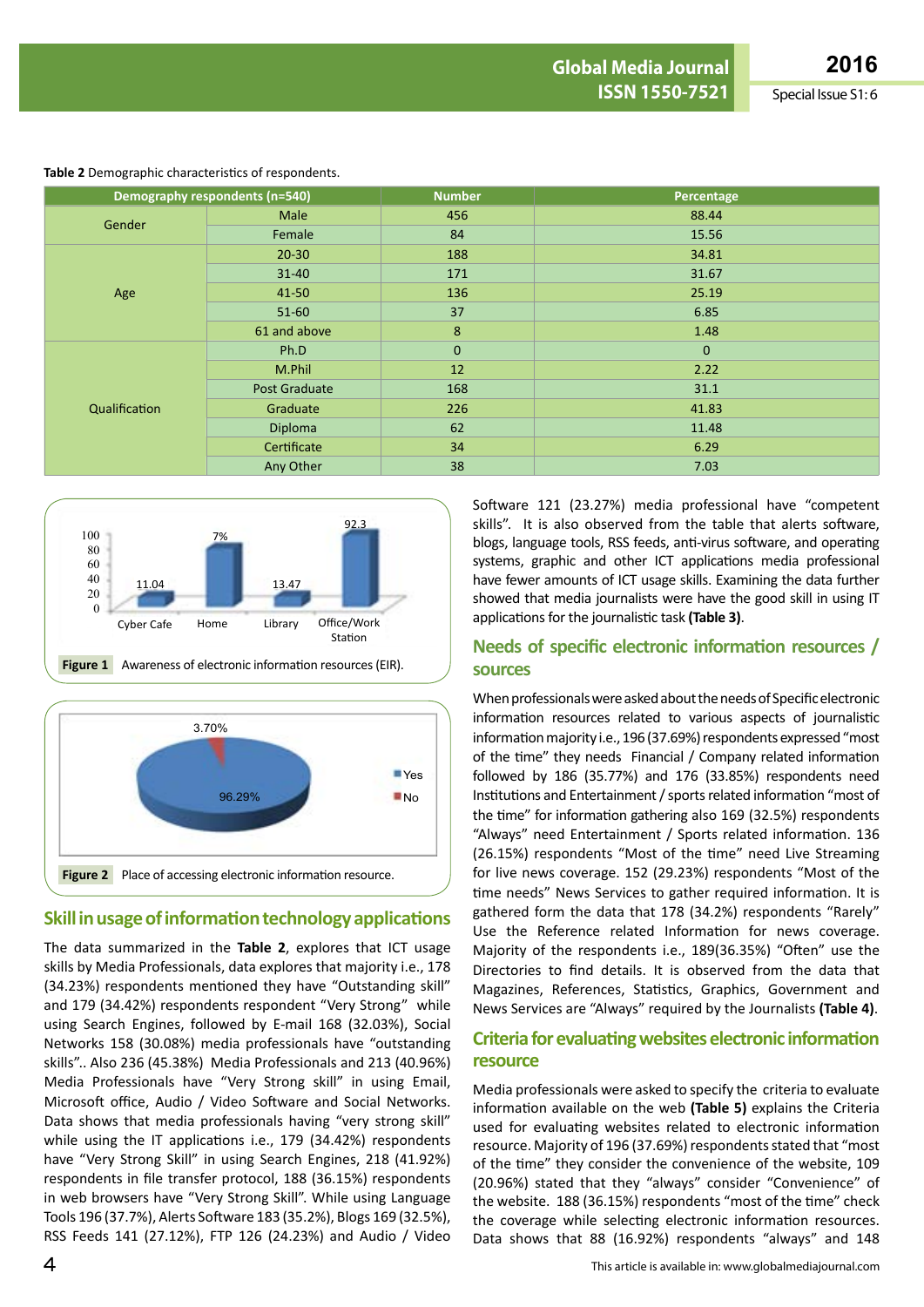| SI. No |                               | <b>Outstanding</b> |       | <b>Very Strong</b> |       | <b>Competent</b> |       | Fair         |       | Poor |      |  |
|--------|-------------------------------|--------------------|-------|--------------------|-------|------------------|-------|--------------|-------|------|------|--|
|        | <b>IT Applications</b>        | $\mathsf{R}$       | %     | R                  | %     | R                | %     | $\mathsf{R}$ | %     | R    | %    |  |
|        | <b>Search Engines</b>         | 178                | 34.23 | 179                | 34.42 | 85               | 16.34 | 54           | 10.38 | 24   | 4.61 |  |
|        | E-mail                        | 168                | 32.03 | 236                | 45.38 | 63               | 12.12 | 39           | 7.5   | 14   | 2.69 |  |
|        | <b>Social Networks</b>        | 158                | 30.38 | 213                | 40.96 | 63               | 12.1  | 63           | 12.1  | 23   | 4.42 |  |
|        | <b>Microsoft Office</b>       | 126                | 24.2  | 213                | 40.96 | 96               | 18.46 | 63           | 12.1  | 22   | 4.23 |  |
|        | <b>File Transfer Protocol</b> | 125                | 24.00 | 218                | 41.92 | 126              | 24.23 | 39           | 7.5   | 12   | 2.3  |  |
|        | Audio/Video Software          | 98                 | 18.8  | 236                | 45.38 | 121              | 23.27 | 47           | 9.04  | 18   | 3.46 |  |
|        | <b>Web Browsers</b>           | 89                 | 17.01 | 188                | 36.15 | 163              | 31.35 | 48           | 9.23  | 32   | 6.15 |  |
|        | Alerts software               | 77                 | 14.81 | 61                 | 11.73 | 183              | 35.2  | 158          | 30.38 | 41   | 7.88 |  |
|        | <b>Blogs</b>                  | 76                 | 14.06 | 98                 | 18.85 | 169              | 32.5  | 94           | 18.1  | 83   | 16   |  |
|        | Language Tools                | 69                 | 13.27 | 170                | 32.69 | 196              | 37.7  | 48           | 9.23  | 37   | 7.12 |  |
|        | <b>RSS Feeds</b>              | 69                 | 13.03 | 110                | 21.15 | 141              | 27.12 | 113          | 21.7  | 87   | 16.7 |  |
|        | <b>Anti-Virus Software</b>    | 66                 | 12.69 | 88                 | 16.92 | 112              | 21.53 | 217          | 41.73 | 37   | 7.11 |  |
|        | <b>Operating Systems</b>      | 63                 | 12.01 | 126                | 24.23 | 136              | 26.15 | 98           | 18.8  | 97   | 18.7 |  |
|        | Graphic                       | 38                 | 7.31  | 133                | 25.58 | 157              | 30.2  | 63           | 12.12 | 129  | 24.8 |  |

**Table 4** Needs of specific electronic information resources.

|        | <b>E- Resource</b>     | <b>Always</b> |       | <b>Most of the Time</b> |       | <b>Often</b> |       | <b>Rarely</b> |      | <b>Never</b> |      |
|--------|------------------------|---------------|-------|-------------------------|-------|--------------|-------|---------------|------|--------------|------|
| SI. No |                        | $\mathsf{R}$  | %     | $\mathsf{R}$            | %     | $\mathsf{R}$ | %     | R.            | %    | $\mathsf{R}$ | %    |
|        | Entertainment/Sports   | 169           | 32.5  | 176                     | 33.85 | 113          | 21.73 | 25            | 4.81 | 37           | 7.12 |
|        | Financial/Company      | 109           | 20.96 | 196                     | 37.69 | 144          | 27.69 | 53            | 10.2 | 18           | 3.46 |
|        | <b>Newspapers</b>      | 97            | 18.65 | 143                     | 27.5  | 117          | 22.5  | 89            | 17.1 | 74           | 14.2 |
|        | <b>Institutions</b>    | 93            | 17.88 | 186                     | 35.77 | 99           | 19.04 | 88            | 16.9 | 54           | 10.4 |
|        | Live streaming         | 98            | 18.85 | 136                     | 26.15 | 148          | 28.46 | 88            | 16.9 | 50           | 9.62 |
|        | <b>Magazines</b>       | 77            | 14.81 | 121                     | 23.27 | 133          | 25.58 | 101           | 19.4 | 88           | 16.9 |
|        | <b>Directories</b>     | 78            | 15    | 69                      | 13.27 | 189          | 36.35 | 113           | 21.7 | 71           | 13.7 |
|        | Reference              | 73            | 14.04 | 88                      | 16.92 | 126          | 24.23 | 178           | 34.2 | 55           | 10.6 |
|        | <b>Statistics</b>      | 73            | 14.04 | 93                      | 17.88 | 117          | 22.5  | 101           | 19.4 | 136          | 26.2 |
|        | Graphics/              | 60            | 11.54 | 126                     | 24.23 | 168          | 32.31 | 96            | 18.5 | 70           | 13.5 |
|        | Government             | 61            | 11.73 | 123                     | 23.65 | 188          | 36.15 | 73            | 14   | 75           | 14.4 |
|        | <b>Journals</b>        | 98            | 18.85 | 136                     | 26.15 | 110          | 21.15 | 63            | 12.1 | 113          | 21.7 |
|        | <b>News services</b>   | 63            | 12.12 | 152                     | 29.23 | 131          | 25.19 | 63            | 12.1 | 111          | 21.3 |
|        | Scientific information | 89            | 17.12 | 92                      | 17.69 | 63           | 12.12 | 156           | 30   | 120          | 23.1 |
|        | Press releases         | 93            | 17.88 | 117                     | 22.5  | 156          | 30    | 98            | 18.8 | 56           | 10.8 |

(28.46%) respondents "most of the time" consider authority of the website. Also following criteria such as objectivity 63 (12.12%) respondents, Promptness 88 (16.92%) respondents, Cost 77 (14.81%) respondents, Currency 98 (18.85%) respondents were "always" consider evaluating the website for selecting electronic information through web (**Table 5)**.

### **Importance of EIR for journalistic tasks / usefulness**

When respondents were asked about importance of EIR in Journalistic task in Background of news item 189 (36.35%) respondents expressed that it is "Useful" and 132 (25.4%) respondents expressed it is "Very Useful". Concern to map 144 (27.69%) respondents said it is "Useful" 134 (25.77%) respondents expressed that "Moderately Useful". Concern to Documents to cite in a newsitem EIR have always "Useful" role for 188 (36.15%) respondents and "Very Useful" for 98 (18.8%) respondents. For conduct research 140 (26.92%) respondents agreed that EIR is "Moderately Useful", 133 (25.58%) respondents agreed "Useful" and 90 (17.3%) respondents agreed EIR is "Very Useful". Concern to define terms or concepts EIR is "Useful" for 113 (21.73%) respondents. Further 148 (28.46%) respondents expressed that EIR is "Moderately Useful" to find photographs and 128 (24.62%) respondents mentioned EIR is "Useful" while find story ideas. 134 (25.8%) respondents stated that EIR are "Not Useful" to use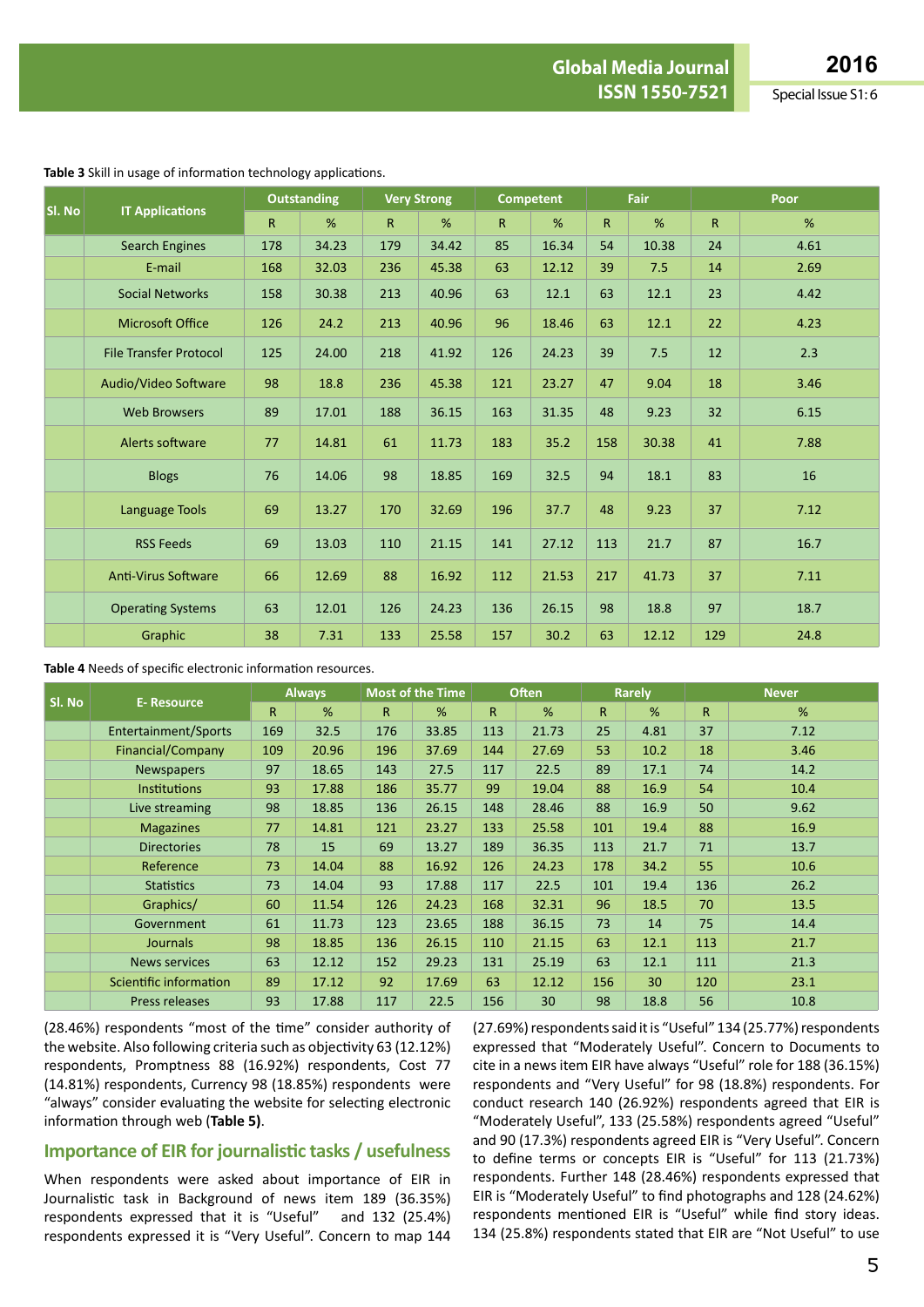**ISSN 1550-7521** Special Issue S1: 6

| Sl. No | <b>Criteria</b> | <b>Always</b> |       |              | <b>Most of the Time</b> |     | <b>Often</b> |     | Rarely       |              | <b>Never</b> |  |
|--------|-----------------|---------------|-------|--------------|-------------------------|-----|--------------|-----|--------------|--------------|--------------|--|
|        |                 | $\mathsf{R}$  | %     | $\mathsf{R}$ | %                       | %   | $\mathsf{R}$ | %   | $\mathsf{R}$ | $\mathsf{R}$ | %            |  |
|        | Convenience     | 109           | 20.96 | 196          | 37.69                   | 144 | 27.69        | 53  | 10.19        | 18           | 3.46         |  |
|        | Coverage        | 118           | 22.69 | 188          | 36.15                   | 88  | 16.92        | 61  | 11.73        | 65           | 12.5         |  |
|        | Accuracy        | 88            | 16.92 | 148          | 28.46                   | 125 | 24.04        | 90  | 17.31        | 69           | 13.3         |  |
|        | Authority       | 179           | 34.42 | 145          | 27.88                   | 113 | 21.73        | 60  | 11.54        | 23           | 4.42         |  |
|        | Objectivity     | 63            | 12.12 | 136          | 26.15                   | 110 | 21.15        | 98  | 18.85        | 113          | 21.7         |  |
|        | Promptness      | 88            | 16.92 | 136          | 26.15                   | 148 | 28.46        | 98  | 18.85        | 50           | 9.62         |  |
|        | Cost            | 77            | 14.81 | 128          | 24.62                   | 69  | 13.27        | 133 | 25.58        | 113          | 21.7         |  |
|        | Currency        | 98            | 18.85 | 125          | 24.04                   | 169 | 32.5         | 63  | 12.12        | 65           | 12.5         |  |
|        | Interactivity   | 88            | 16.92 | 99           | 19.04                   | 186 | 35.77        | 93  | 17.88        | 54           | 10.4         |  |

**Table 5** Criteria for evaluating websites electronic information resource.

as a Contact Sources. It is revealed from the table that Graphics, Latest news to put in story, maps, statistics for put in story, maps statistics for a news item and write editorial electronic information resources paly very important role (**Table 6)**.

### **Coverage of electronic information resource**

**Table 7** depicts the extent of coverage of Electronic Information Resource by the television media professionals. It is clear from the above table that 145 (27.9%) respondents "Always" cover Arts and Culture related information, followed by 110 (21.2%) and 101 (19.42%) respondents "Always" cover films related information. 193 (37.12%) of the respondents have opined that "Most of the Time" they cover Educational related Information and 179 (34.42%) respondents "Most of the time" Arts and Culture related information. Further, another segment of respondents representing 178 (34.23%) respondents covers entertainment and 158 (30.38%) indicates "Often" cover the Educational related information, followed by 147 (28.27%) respondents cover Political related information. It can be inferred that the television media practitioners very less amount i.e., 56 (10.08%) cover security and Defence related information and 58 (11.2%) cover energy and industrial related information. The information including Science and Technology, Tourism, Health and Environment, Business and Economy, Fashion and other entertainment related information also have been covered by the media professionals based on the viewer choices.

### **Barriers of electronic information resource access**

The respondents who encountered problems while accessing Electronic Information Resources Television media professionals have given their responses. The options included such as Access, Censorship, Confidentiality, Infrastructure, Information Overload, Knowledge, Lack of Guidance, Language, Nature of Job, Time and IT related barriers have been asked and data obtained from the respondents regard is presented in **Table 7**. When the sample respondents were asked about whether they face any problem while Access 283 (54.52%) respondents "Strongly Disagree" that they have an Access Problem, 52 (10%) respondents agreed that they have access problem. Censorship is one more problem faced by the journalists even that 170 (32.69%) respondents "Strongly Disagree" about that they facing Censorship problem and 89 (17.12%) respondents "Agree" that they have Censorship problem. 96 (18.46%) respondents agreed that they have

Confidentiality while gathering the information. Majority of media professionals expressed that they have good equipment system and only 68 (13.1%) respondents "Strongly Agree" to be they have equipment problems. 113 (21.73%) respondents "Agree" for they are facing Information Overload, 77 (14.8%) respondents "Strongly Agree" that they are facing Lack of Guidance, 220 (42.31%) respondents stated that Language is not a problem for them, 162 (31.2%) respondents "Can't Say" about their Nature of Job **(Table 8)**.

# **Findings and Recommendations**

Major findings for this study included the following.

### **Demographic characteristics of TV media professionals**

- a. Maximum numbers of professionals are male (88.44%).
- b. Majority of their age group in between 20–30 (34.81%).
- c. Most of the professionals have graduation (41.83%)
- and 31.1% have post graduation academic qualification.

### **Awareness of electronic information sources**

Almost all the media professionals 96.29 well aware of the Electronic Information Resources.

### **Place of accessing electronic information resource**

Most of the Professionals were accessing EIR at office/ workstation (92.3%) and 75% of the respondents access form home and very less number (13.47%) at media library.

### **Skill in usage of information technology applications**

- a. Professionals were outstanding and Very Strong skilled in using Search engines, Microsoft Office, FTP, Audio/ Video Software, Web Browsers, E-mail and Social Networks respectively. They were skilled more than average for the 15 applications listed.
- b. Respondents were least skilled in using Alerts software, Blogs, Language Tools, RSS Feeds, Anti-Virus Software, Operating Systems, Graphic, and Other applications, which were the applications that were listed in used in **Table 8**.

### **Needs of specific electronic information resources**

a. Media Professionals are needed EIRs is Entertainment/Sports,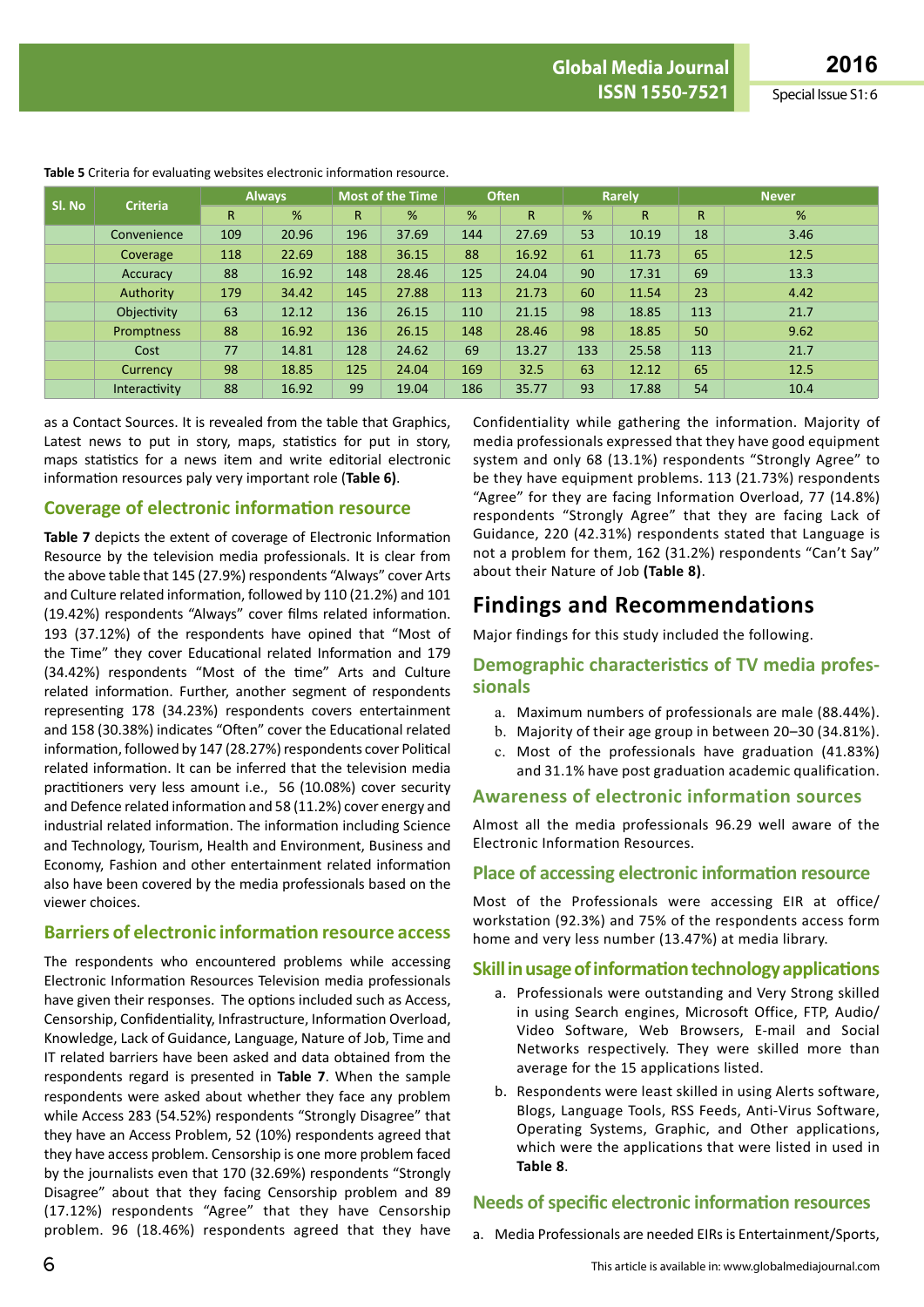#### **Table 6** Importance of EIR for journalistic tasks.

| SI. No | <b>Task</b>                         | <b>Very Useful</b> |      | <b>Useful</b> |       | <b>Moderately</b><br><b>Useful</b> |       | <b>Not Useful</b> |      | <b>Least Useful</b> |       |
|--------|-------------------------------------|--------------------|------|---------------|-------|------------------------------------|-------|-------------------|------|---------------------|-------|
|        |                                     | $\mathsf{R}$       | %    | $\mathsf{R}$  | %     | $\mathsf{R}$                       | %     | R                 | %    | $\mathsf{R}$        | %     |
| 1.     | Background of news item             | 132                | 25.4 | 189           | 36.35 | 113                                | 21.73 | 62                | 11.9 | 24                  | 4.61  |
| 2.     | <b>Maps</b>                         | 121                | 23.3 | 144           | 27.69 | 134                                | 25.77 | 78                | 15   | 43                  | 8.26  |
| 3.     | Documents to cite in a news<br>item | 98                 | 18.8 | 188           | 36.15 | 80                                 | 15.38 | 88                | 16.9 | 66                  | 12.69 |
| 4.     | Latest news to put in story         | 93                 | 17.9 | 125           | 24.04 | 143                                | 27.5  | 88                | 16.9 | 71                  | 13.65 |
| 5.     | Conduct research                    | 90                 | 17.3 | 133           | 25.58 | 140                                | 26.92 | 87                | 16.7 | 70                  | 13.46 |
| 6.     | Find photographs                    | 88                 | 16.9 | 136           | 26.15 | 148                                | 28.46 | 98                | 18.8 | 50                  | 9.61  |
| 7.     | Find story ideas                    | 87                 | 16.7 | 128           | 24.62 | 107                                | 20.58 | 85                | 16.3 | 113                 | 21.73 |
| 8.     | <b>Contact sources</b>              | 85                 | 16.3 | 91            | 17.5  | 91                                 | 17.5  | 133               | 25.6 | 120                 | 23.08 |
| 9.     | Write editorial                     | 74                 | 14.2 | 101           | 19.42 | 112                                | 21.54 | 134               | 25.8 | 99                  | 19.04 |
| 10.    | Define terms or concepts            | 73                 | 14   | 113           | 21.73 | 169                                | 32.5  | 79                | 15.2 | 86                  | 16.54 |
| 11.    | Statistics for a news item          | 73                 | 14   | 88            | 16.92 | 126                                | 24.23 | 178               | 34.2 | 55                  | 10.58 |
| 12.    | Find difficult-to-find facts        | 63                 | 12.1 | 136           | 26.15 | 110                                | 21.15 | 98                | 18.8 | 113                 | 21.73 |
| 13.    | <b>Graphics</b>                     | 63                 | 12.1 | 152           | 29.23 | 131                                | 25.19 | 63                | 12.1 | 111                 | 21.35 |
| 14.    | Any Other                           | 63                 | 12.1 | 89            | 17.12 | 108                                | 20.77 | 117               | 22.5 | 143                 | 27.5  |
| 15.    | Fact-checking and Verification      | 48                 | 9.23 | 178           | 34.23 | 96                                 | 18.46 | 112               | 21.5 | 86                  | 16.54 |

#### **Table 7** Coverage of electronic information resource.

|        |                                    | <b>Always</b> |       | Most of the Time |       |     | <b>Often</b> |             | <b>Rarely</b> | <b>Never</b> |       |
|--------|------------------------------------|---------------|-------|------------------|-------|-----|--------------|-------------|---------------|--------------|-------|
| SI. No | <b>Coverage Type</b>               | R.            | %     | $\mathbf R$      | %     | R.  | %            | $\mathbf R$ | %             | $\mathbf R$  | %     |
|        | Educational                        | 97            | 18.7  | 193              | 37.12 | 158 | 30.38        | 55          | 10.6          | 17           | 3.26  |
|        | <b>Arts and Culture</b>            | 145           | 27.9  | 179              | 34.42 | 117 | 22.5         | 54          | 10.4          | 25           | 4.8   |
|        | Political                          | 110           | 21.2  | 152              | 29.23 | 147 | 28.27        | 53          | 10.2          | 58           | 11.15 |
|        | <b>Historical and Geographical</b> | 98            | 18.84 | 148              | 28.46 | 136 | 26.15        | 88          | 16.92         | 50           | 9.61  |
|        | <b>Films</b>                       | 101           | 19.42 | 148              | 28.46 | 121 | 23.26        | 88          | 16.92         | 62           | 11.92 |
|        | Entertainment                      | 73            | 14    | 139              | 26.73 | 178 | 34.23        | 88          | 16.9          | 42           | 8.07  |
|        | <b>Health and Environment</b>      | 78            | 15    | 133              | 25.58 | 148 | 28.46        | 110         | 21.2          | 51           | 9.8   |
|        | <b>Business and Economy</b>        | 99            | 19    | 125              | 24.04 | 145 | 27.88        | 93          | 17.9          | 58           | 11.15 |
|        | <b>Tourism</b>                     | 63            | 12.1  | 117              | 22.5  | 110 | 21.15        | 137         | 26.3          | 93           | 17.88 |
|        | <b>Science and Technology</b>      | 89            | 17.1  | 117              | 22.5  | 143 | 27.5         | 97          | 18.7          | 74           | 14.23 |
|        | Energy and Industrial              | 58            | 11.2  | 109              | 20.96 | 171 | 32.88        | 94          | 18.1          | 88           | 16.92 |
|        | <b>Fashion</b>                     | 64            | 12.3  | 101              | 19.42 | 178 | 34.23        | 109         | 21            | 68           | 13.08 |
|        | <b>Security and Defense</b>        | 56            | 10.8  | 98               | 18.85 | 156 | 30           | 117         | 22.5          | 93           | 17.88 |
|        | <b>Sports</b>                      | 78            | 15    | 88               | 16.92 | 136 | 26.15        | 166         | 31.9          | 52           | 10    |
|        | Any Other                          | 58            | 11.2  | 89               | 17.12 | 108 | 20.77        | 117         | 22.5          | 148          | 28.46 |

Financial/Company, Live streaming, Journals, Newspapers, Institutions, and Press releases.

b. Journalists are least needed to use the EIRs related to Scientific information, Directories, Magazines, Reference, Statistics, News services, Government, Graphics and Other related information.

### **Criteria for evaluating websites electronic information resource**

- a. All 10 website Electronic Information Resources evaluation criteria were found to be more than average in importance by the Authority, Coverage, Convenience, Currency, Accuracy and Interactivity in obtaining information being the always and most the time.
- b. The promptness, cost, objectivity and other electronic information resource was viewed as rarely and never important.

## **Importance of electronic information resource for journalistic tasks**

- a. The most Important electronic information resources are journalistic task are Background of news item, Maps, Documents to cite in a news item, Latest news to put in story, Conduct research, Find photographs, Find story ideas, Contact sources, Write editorial, Define terms or concepts and Statistics.
- b. Find difficult-to-find facts, Graphics, Fact-checking and Verification and Other electronic information resource are least importance for journalistic task.

#### **Subject coverage of electronic information resource**

a. Electronic Information Resources are covered all the areas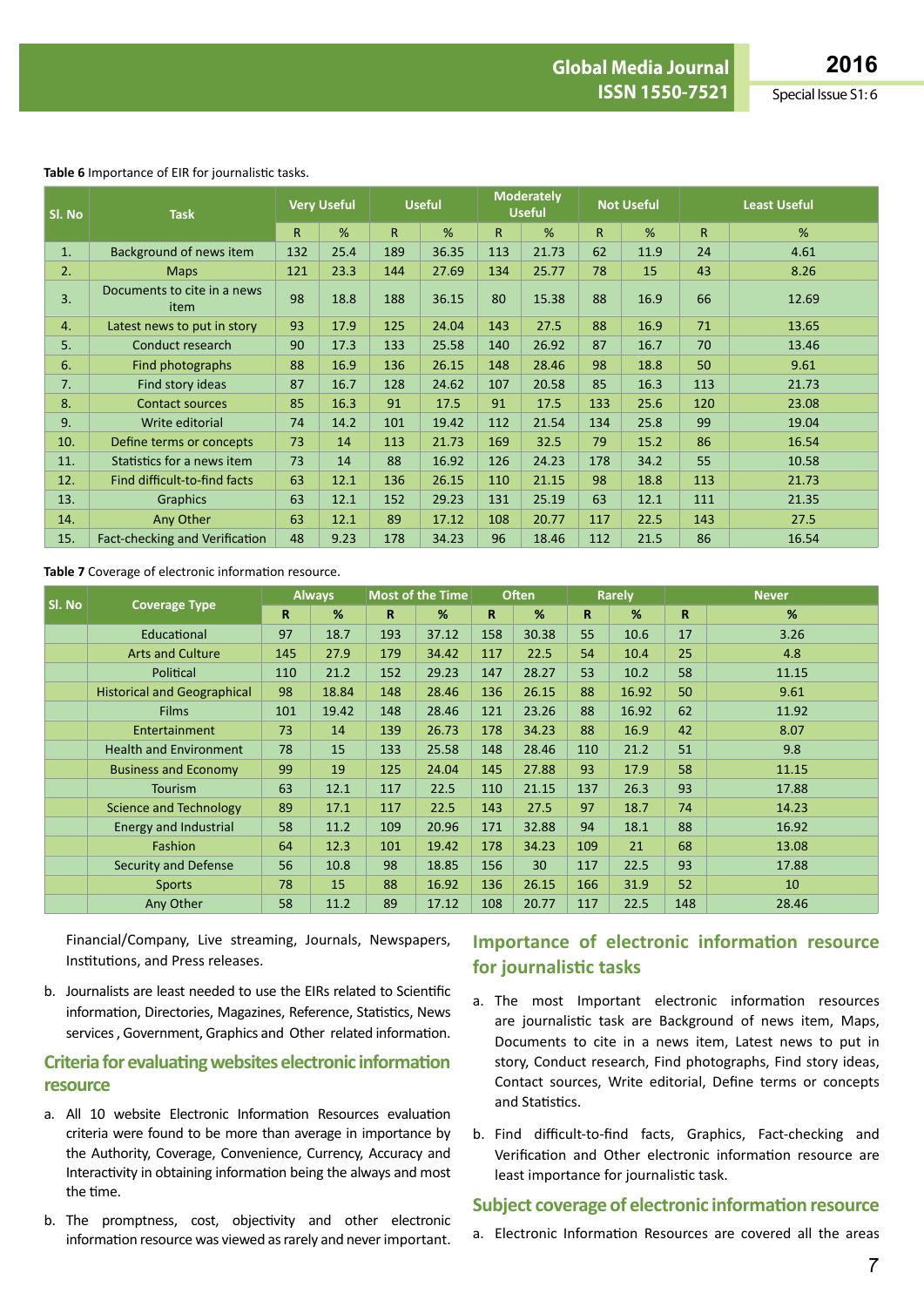| SI.<br><b>No</b> | <b>IT Applications</b>   | <b>Strongly Agree</b> |       | Agree       |       | Can't Say   |       | <b>Disagree</b> |       | <b>Strongly Disagree</b> |       |
|------------------|--------------------------|-----------------------|-------|-------------|-------|-------------|-------|-----------------|-------|--------------------------|-------|
|                  |                          | $\mathbf R$           | %     | $\mathbf R$ | %     | $\mathbf R$ | %     | $\mathbf R$     | %     | $\mathbf R$              | %     |
|                  | <b>Access</b>            | 39                    | 7.5   | 52          | 10    | 63          | 12.12 | 83              | 16    | 283                      | 54.42 |
|                  | Censorship               | 48                    | 9.23  | 89          | 17.12 | 77          | 14.81 | 136             | 26.2  | 170                      | 32.69 |
|                  | Confidentiality          | 56                    | 10.8  | 96          | 18.46 | 89          | 17.12 | 143             | 27.5  | 136                      | 26.15 |
|                  | Equipment                | 68                    | 13.1  | 81          | 15.58 | 93          | 17.88 | 175             | 33.7  | 103                      | 19.81 |
|                  | Information overload     | 87                    | 16.73 | 113         | 21.73 | 112         | 21.53 | 120             | 23.07 | 88                       | 16.92 |
|                  | Knowledge                | 63                    | 12.1  | 59          | 11.35 | 118         | 22.69 | 117             | 22.5  | 163                      | 31.35 |
|                  | Lack of guidance         | 77                    | 14.8  | 53          | 10.19 | 153         | 29.42 | 104             | 20    | 133                      | 25.58 |
|                  | Language                 | 13                    | 2.5   | 51          | 9.8   | 128         | 24.62 | 108             | 20.8  | 220                      | 42.31 |
|                  | Nature of job            | 35                    | 6.73  | 86          | 16.54 | 93          | 17.88 | 162             | 31.2  | 144                      | 27.69 |
|                  | Speed of Internet        | 23                    | 4.42  | 46          | 8.84  | 68          | 13.08 | 27              | 5.19  | 356                      | 68.46 |
|                  | <b>Technical Support</b> | 43                    | 8.27  | 41          | 7.88  | 39          | 7.5   | 72              | 13.8  | 325                      | 62.5  |
|                  | <b>Time</b>              | 52                    | 10    | 79          | 15.19 | 98          | 18.85 | 99              | 19    | 192                      | 36.92 |
|                  | Any Other                | 16                    | 3.08  | 11          | 2.11  | 43          | 8.26  | 126             | 24.2  | 324                      | 62.31 |

**Table 8** Barriers of electronic information resource access.

of information requirement of journalist. It shows that dependency of electronic information resource for TV Media professionals.

b. Security and Defense, Sports, Tourism and other related information are slightly not covered the information needs.

### **Barriers of electronic information resource access**

- a. Information overload, Lack of guidance, confidentiality and Time was the major barrier preventing journalists from access the EIR.
- b. A large majority of journalists are satisfied with the access of the electronic information resource.

## **Recommendations**

Based on the findings the following suggestions are made to improve the services provided by Media Libraries.

- a. To achieve the professional objectives media professionals have to review and regularly analyze the ICT Infrastructure. The adoption of ICT should not be considered as a luxury, but as an added tool to provide the current information effectively to fulfil the complex needs of the viewer.
- b. It is recommended that the Media Libraries should be equipped with advance audio-visual facilities and It is recommended that data access speed (Networking Infrastructure) should be increased.
- c. Appropriate action should be taken by Media Libraries to develop state of the art library services.
- d. Information Retrieval is an important component of Library Services, it is suggested that provision should be made to train the media professionals even from a very basic level, this should be further followed by the latest IT applications.
- e. User education is essential. It helps to effective utilization of the media library.

# **Conclusion**

The study indicates the attitude towards electronic information resources usage is more in Bengaluru television media professionals.Theresponsetothesurveyshowedmediajournalists are well aware of e-information resources and IT applications for journalistic task. A majority of our survey respondents evaluate the website information based on the authority, currency and convenience. Media Journalists using e -resource for finding information about background of news item, conduct research, find photographs, find story ideas, graphics, maps, statistics for journalistic tasks. Despite the perceived benefits of e-resource related to censorship, information overload, lack of time is the major barriers to access. However, it does appear that the e resource is becoming valuable asset for Bengaluru media professionals and majority of the respondents are proactive in usage of EIR in journalistic task in all manners.